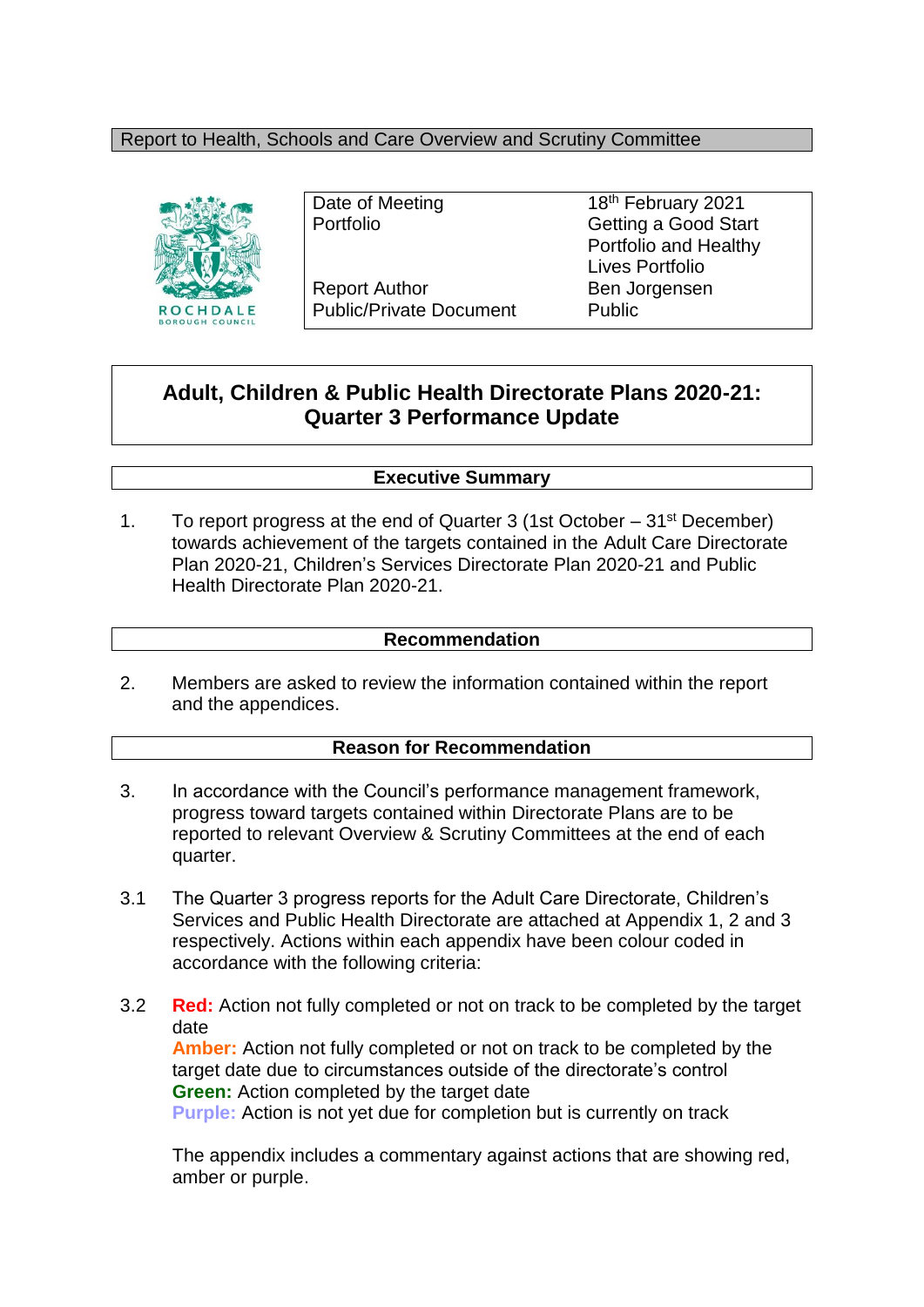## **Key Points for Consideration**

#### 4. **Adult Care Directorate Plan 2020-21 Progress**

#### Performance Overview

4.1 38% (5) of the actions included in the Directorate Plan 2020-21 are ongoing. 31% (4) actions are not fully complete and the action due date has now passed. A further 31% (4) actions are now complete. The chart below shows the overall performance of the Directorate in meeting its plan targets at the end of Quarter 3.



- 4.2 The actions that aren't fully complete and the due dates have passed (Amber) relate to:
	- $\triangleright$  To work towards a new approach to the joint management (health and social care) of people with complex issues around autism and Learning difficulties
	- $\triangleright$  Develop a progressive fee structure that supports more in borough provision for people across the client group spectrum
	- $\triangleright$  Secondary and specialist services for people with LD and / or Autism will be reviewed to ensure our offer is fully integrated between Health & Social Care
	- $\triangleright$  The ASC Commissioning Programme Structure will be updated to deliver a comprehensive range of cross cutting themed projects related to the above strategy

Quarter 3 Summary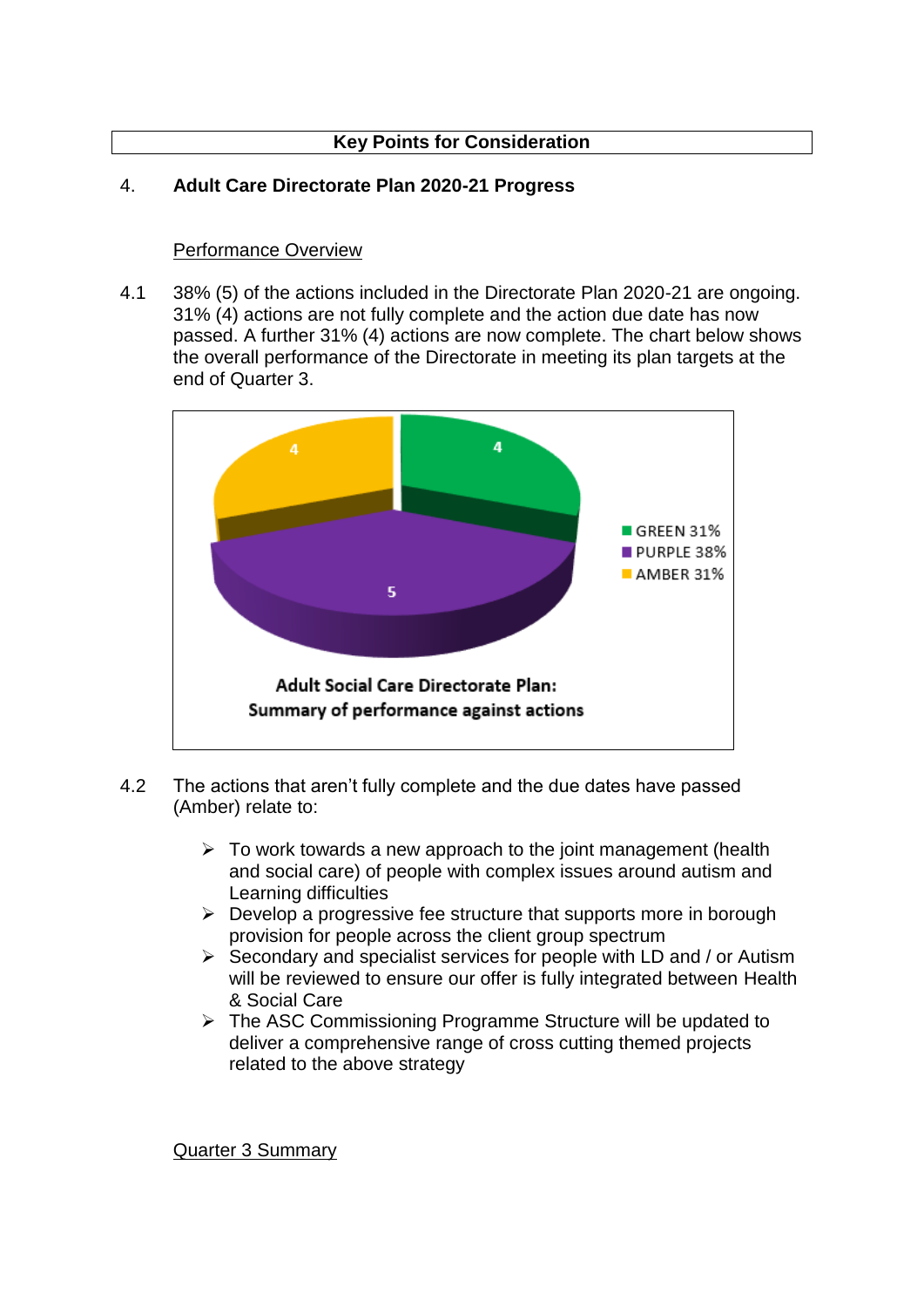- 4.3 To support the delivery of integrated neighbourhood working a partnership approach is currently being developed along with health colleagues. Two colocated Integrated Neighbourhood Teams (INTs) have now achieved colocation in Brook House and Globe House. Further co-location efforts are on track, and co-location at the Phoenix Centre should be achieved at Feb 21. Designated links with each neighbourhood team is now in place, and a plan has been produced to identify co-terminus working.
- 4.4 Quarterly Dementia Partnership Board meetings have been established which are well attended across health, social care, providers and VCSE organisations. There is a project plan in place to achieve the objectives set out in the strategy to improve services to people with mental health issues, with actions being progressed by Partnership Board members.
- 4.5 Work to both help integrate new housing schemes into neighbourhoods and assist enact phase 2 of "show and tell "work within strategic housing is now complete. The first of new schemes (River Beal) is now live. The accommodation panel is active and working, and the future schemes, e.g. Cherwell flats, have been slightly postponed due to the Covid-19 pandemic and will continue in the next final financial year. Directorate approval for accommodation panel has been sought and approved.
- 4.6 A 5-year Accommodation with support Strategy will be published. A series of Commissioning Statements for the strategy have been developed these will include information that helps practitioners understand what is in the market. A Market Position Statement will also be published. This will be a providerfacing document with key information about the market, which will inform providers of our commissioning intentions

#### 4.7 **Children's Services Directorate Plan 2020-21 Progress**

#### Performance Overview

4.8 89% (8) of the actions included in the Directorate Plan 2020-21 are ongoing. One action is now complete. The chart below shows the overall performance of the Directorate in meeting its plan targets at the end of Quarter 3.

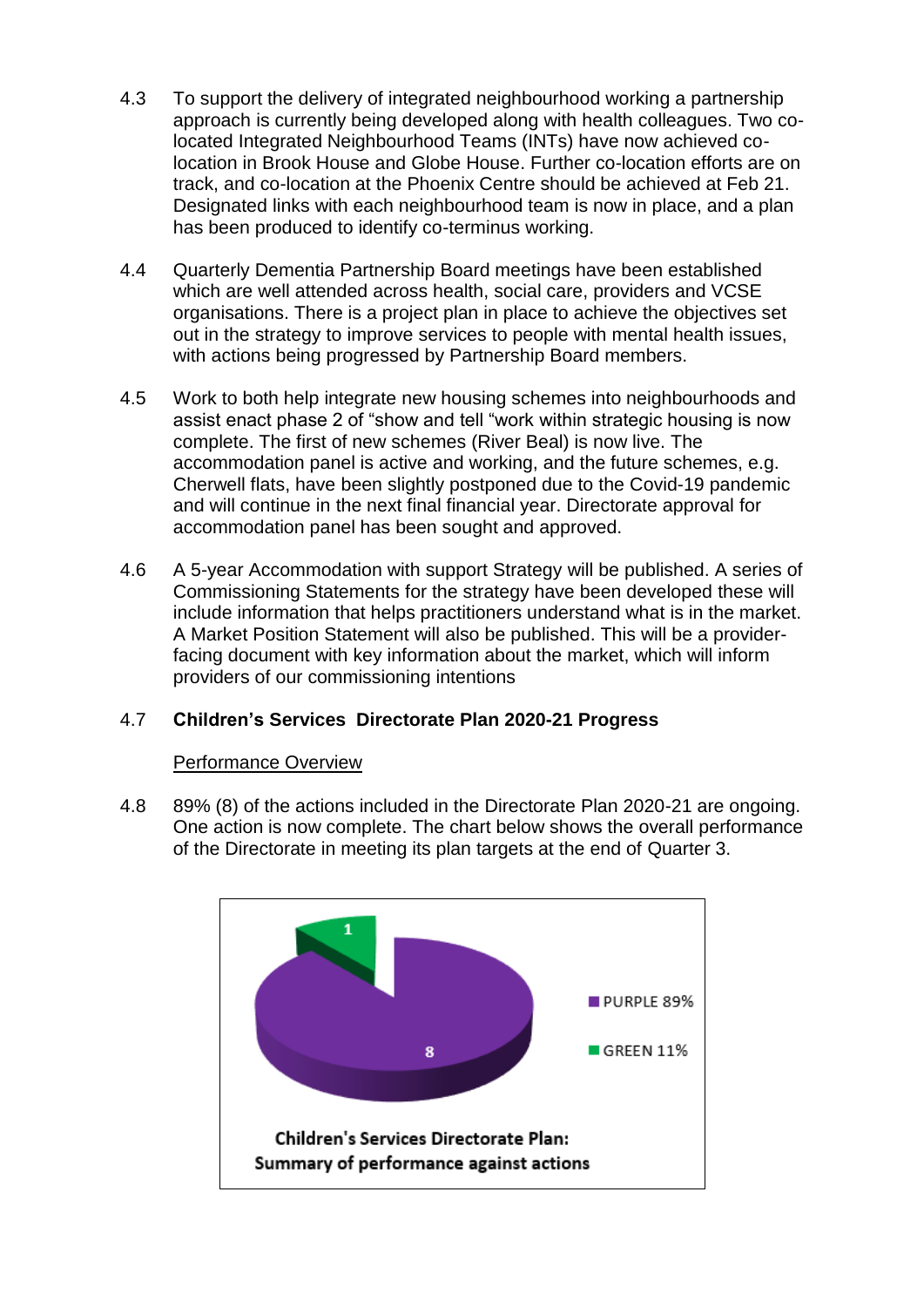#### Quarter 3 Summary

- 4.9 As part of the action to provide sufficient school places for all children within the Borough there has been progress on the development of two sites. In Middleton the Edgar Wood Academy opening has been planned in for September 2022, outline planning approved October 2020. Early opening in temporary accommodation proposed for September 2021 on Hopwood Hall College site is subject to DfE confirmation before national offer day. In the Pennines the Star Academy Trust has been appointed. Trust plan to selfdeliver with assistance/approval from DfE. Surveys underway on site and pre-application Planning meetings scheduled. Informal indications from DfE that September 2022 delivery is unlikely and it may now be 2023.
- 4.10 All early help and early years services have now been integrated under the umbrella of the Family Service Model with Children's Centres and Locality teams merging, becoming co- terminus and delivering a whole family approach. In Pennine locality this includes further work with the Place team considering a whole system Children's and Adults approach through the Pennine Co-operative Place Partnership. The parenting offer has been reviewed and a new blended offer implemented through virtual and face to face delivery on a needs led basis, evolving from timetabled term time courses to ensure interventions respond to family need.
- 4.11 Digitalisation of ASQ assessments went live in September 2020 for Rochdale and Bury in order to improve the quality and integration of age related assessments, and ensure continued sufficient childcare across the borough following the impact of Covid 19. Following the success of this, Rochdale have agreed to also digitise WellComm assessments.
- 4.12 In order to ensure workforce stability is maintained and strengthened there has been directorate wide learning and development has been agreed and is being commissioned to equip colleagues across the service with the knowledge and understanding about racism and anti-racism. This will be delivered throughout 2021. A new approach to recruitment has recently been trailed with limited success. However further work on this is scheduled for early 2021 to continue to keep our recruitment campaigns competitive. Staff turnover has significantly reduced. Well established arrangements are in place which allow staff at all levels in the organisation to contribute to service wide developments, these include individual team meetings, full service communication events, Advanced practitioners network, Practice Managers meeting and other management meetings.

### 4.13 **Public Health & Wellbeing Directorate Plan 2019-20 Progress**

#### Performance Overview

4.14 100% (9) of the actions included in the Directorate Plan 2020-21 are ongoing. The chart below shows the overall performance of the Directorate in meeting its plan targets at the end of Quarter 3.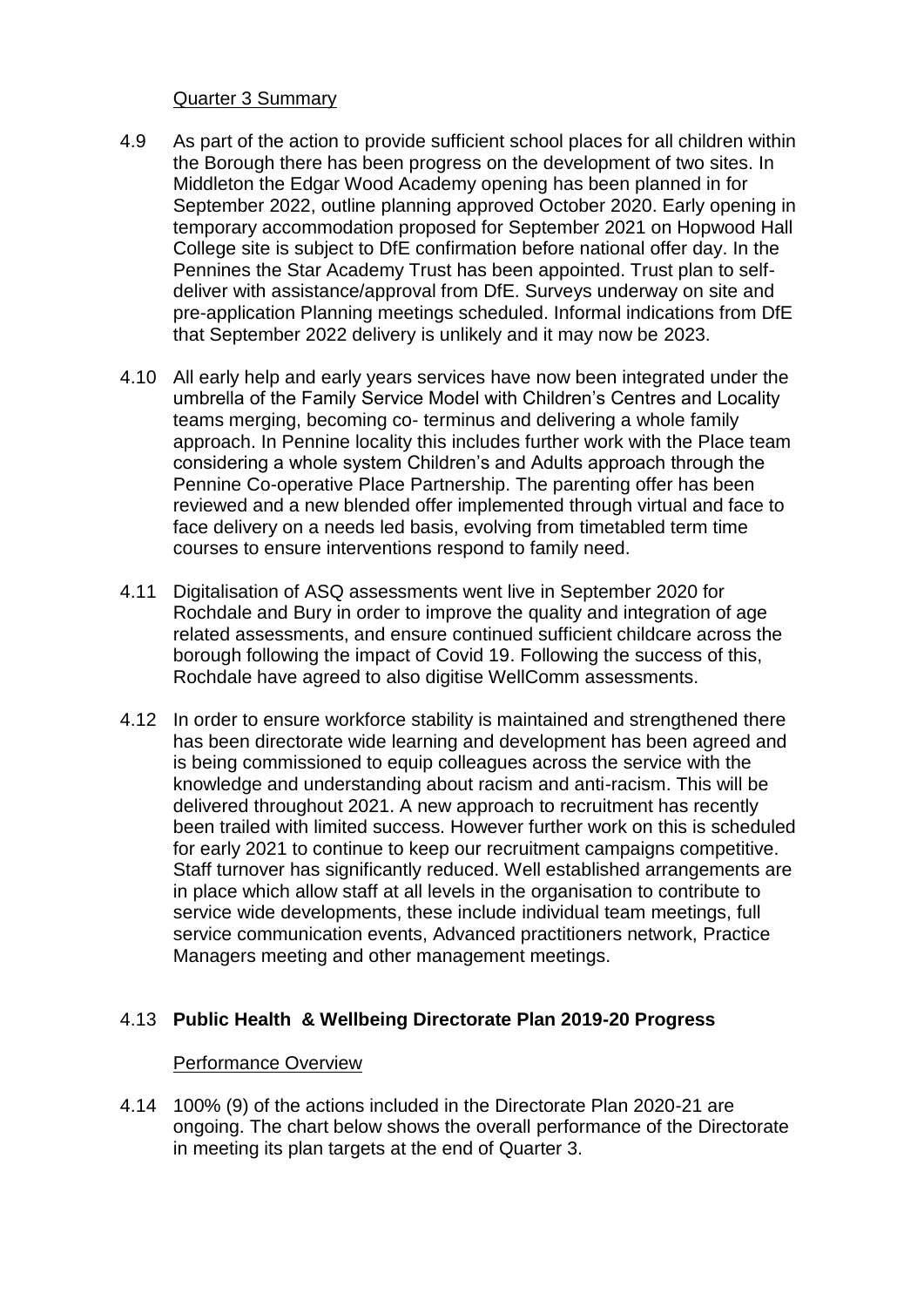

#### Quarter 3 Summary

- 4.15 The review of public health in the context of the new system architecture is progressing. Collaborative leadership has been developed at a locality level and continues to be demonstrated across public health, adult care and neighbourhoods through the neighbourhood prevention review. Commissioning intentions have been issued and approved in Q3 by ICB.
- 4.16 As part of the action to implement the new tiered delivery model tackling tobacco addiction; the pharmacy tier 2 offer has now been rolled out across 10 pharmacies working closely with the specialist service to offer the appropriate level of support to meet resident's needs. Priority groups and refreshed smoking pathways are now in place. Clear recording and reporting to evidence impact and any changes required to strengthen the model is the next stage.
- 4.17 Scope has been confirmed and updates have been taken to leadership in relation to the development and implementation of a system wide prevention strategy. Work will continue in Q4 with the majority of system change being implemented in 21/22. A project team and structure have been established and governance is routed through leadership. A commissioning intentions report relating to Health Improvement service is due to go to January ICB. Procurement will now take place in 21/22.
- 4.18 The Covid-19 vaccination programme has now been mobilised. NHSE leads the national programme and has commissioned a number of NHS providers to deliver the programme. Public health has worked with stakeholders from across the local system to coordinate and support the programme. This includes work on supporting operational standards and delivery, prioritisation, assurance processes, intelligence, communications and community engagement.

### **Alternatives Considered**

4.19 Not applicable